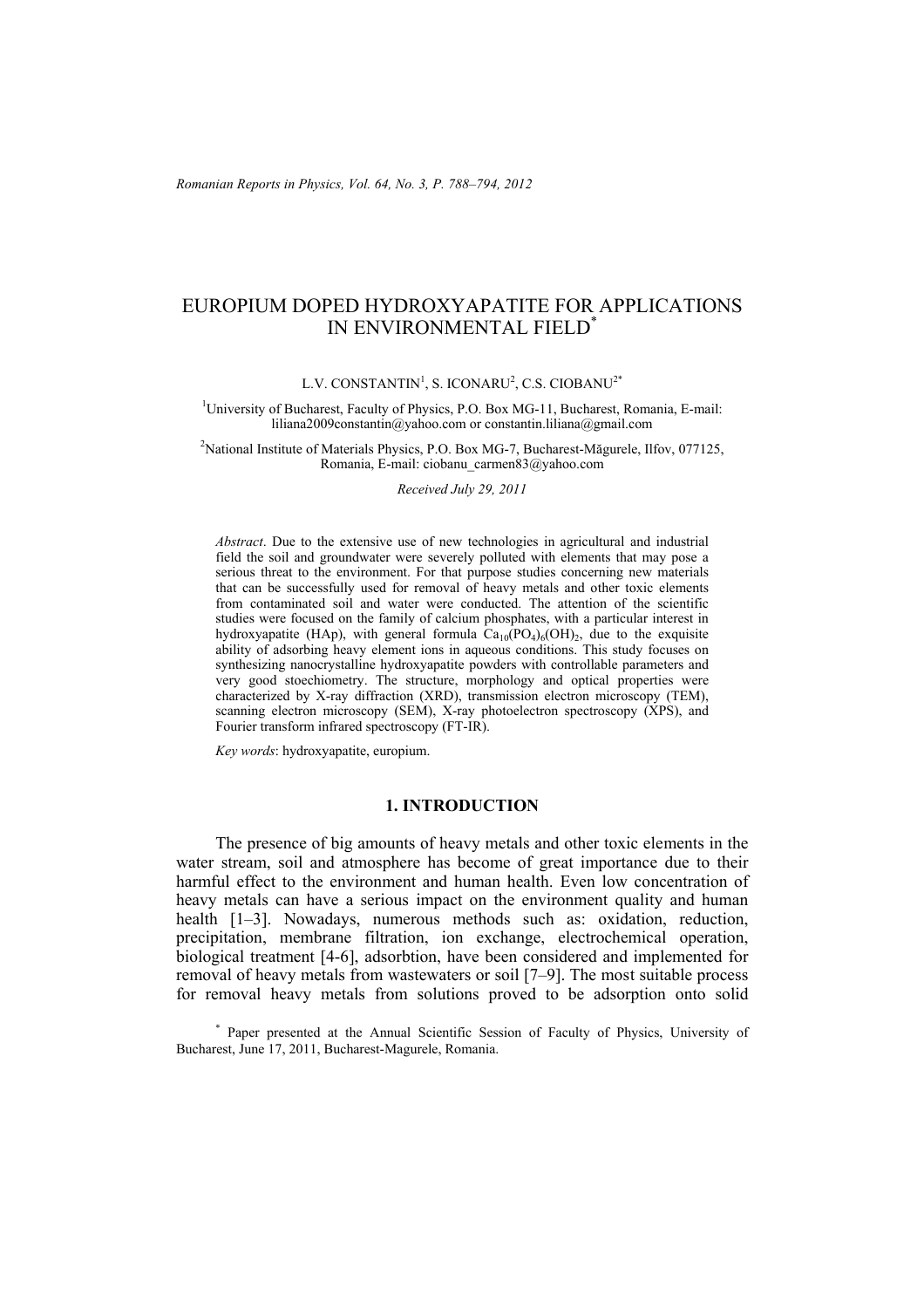substrate materials. Working towards developing new materials able to adsorb heavy element encountered difficulties due to high costs of obtaining and implementing them. The solution for achieving high performance at a low cost was found in using as a sorbent of heavy metals hydroxyapatite.

Hydroxyapatite (HAp) is the major inorganic component of bone and dental enamel and is found in the human body. Synthetic HAp nanoparticles are similar to the natural bone and it is broadly used as bone substitute or dental enamel remineralisation material for its excellent bioactivity, biocompatibility, and osteoconductivity. Hydroxyapatite,  $Ca_{10}(PO_4)_6(OH)_2$  has a hexagonal structure with P63/m space group and cell dimensions of  $a = b = 9.42$  Å and  $c = 6.88$  Å. Because of the high stability and flexibility of the apatite structure, a great number of substitutions, especially the composites resulting from the cationic substitution are of potential application in the fields of dental and bone pathologies, bio ceramics, luminescence [10–14], water purification and catalysis [15–21]. The sorption properties of HAp are of great importance to the environmental applications and to the industrial field.

### **2. EXPERIMENTAL**

### 2.1. SAMPLE PREPARATION

All the reagents for synthesis including ammonium dihydrogen phosphate  $[(NH_4)_2HPQ_4]$ , calcium nitrate  $[Ca(NQ_3)_2.4H_2O]$ , and europium nitrate  $[Eu(NQ_3)_3.6H_2O]$ (Alpha Aesare) were purchased without further purification.

Europium doped hydroxyapatite (EuHAp) nanoparticles was performed by setting the atomic ratio of Eu/[Eu + Ca] at 20% (HAp Eu20) and  $[Ca+Eu]/P$  as 1.67. The Eu(NO<sub>3</sub>)<sub>3</sub>⋅6H<sub>2</sub>O and Ca(NO<sub>3</sub>)<sub>2</sub>⋅4H<sub>2</sub>O were dissolved in deionised water to obtain  $[Ca+Eu]$ -containing solution. On the other hand the  $(NH<sub>4</sub>)<sub>2</sub>HPO<sub>4</sub>$  was dissolved in deionised water to make P-containing solution. The [Ca+Eu] containing solution was put into a Berzelius and heated to the temperature of  $80^{\circ}$ C and stirred continually 30'. Meanwhile the pH of P-containing solution was adjusted to 9 with  $NH_3$  and stirred continually  $30'$ . The P-containing solution was added drop by drop into the [Ca+Eu]-containing solution and stirred continually 2h and the pH was constantly adjusted and kept at 10 during the reaction. After the reaction the deposited mixtures were washed several times with deionised water. The resulting material was dried at  $50^{\circ}$ C for 72h.

# 2.2. SAMPLE CHARACTERIZATION

X-ray diffraction (XRD). The samples were characterized for phase content by X-ray diffraction (XRD) with a Bruker D8-Advance X-ray diffractometer in the scanning range  $2\theta = 20 - 70$  using CuKa1 incident radiation.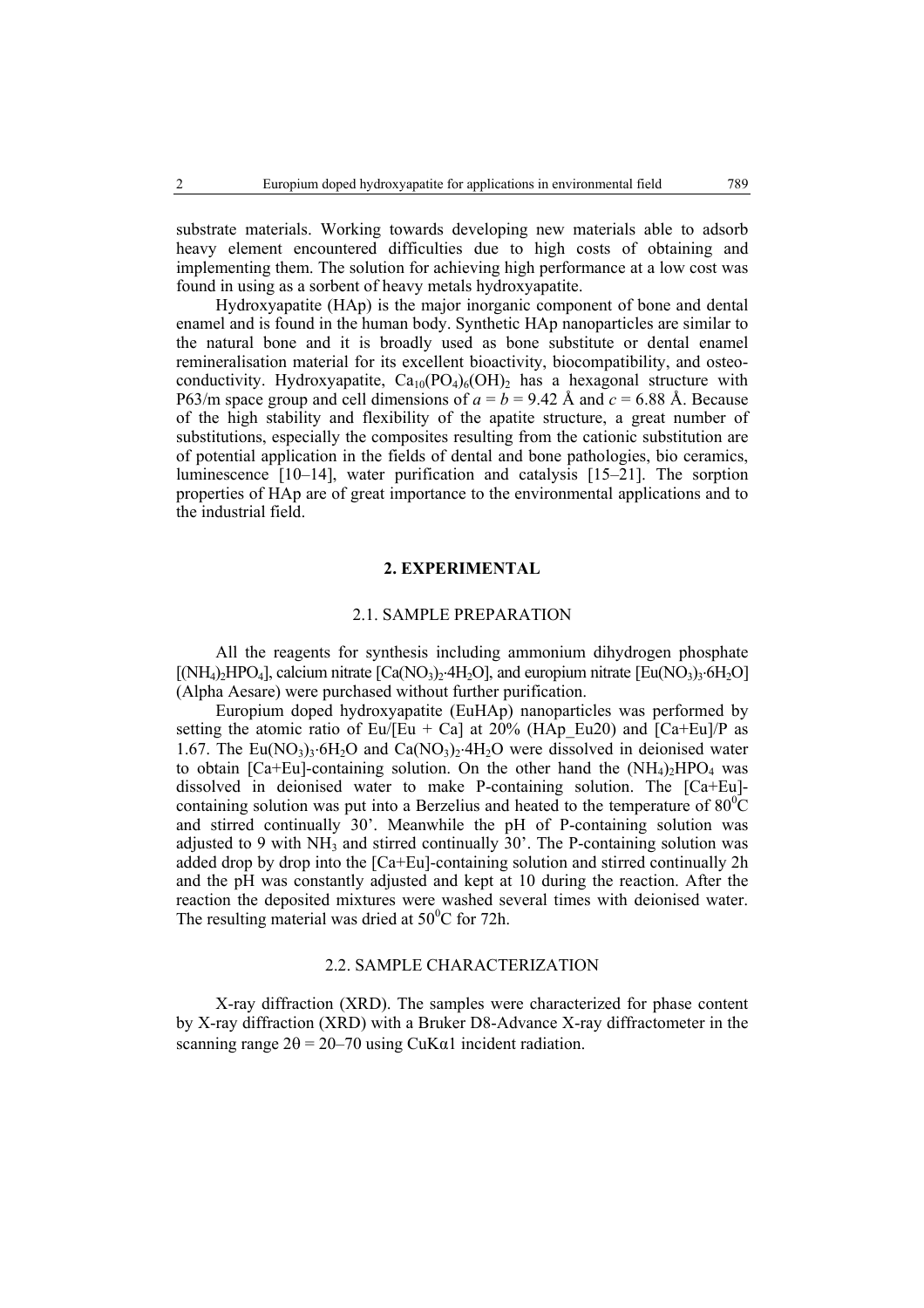Transmission electron microscopy (TEM) studies were carried out using a JEOL 200 CX. The specimen for TEM imaging was prepared from the particles suspension in deionised water. A drop of well-dispersed supernatant was placed on a carbon – coated 200 mesh copper grid, followed by drying the sample at ambient conditions before it is attached to the sample holder on the microscope.

Scanning electron microscopy (SEM). The structure and morphology of the samples were studied using a HITACHI S2600N-type scanning electron microscope (SEM), operating at 25kV in vacuum. The SEM studies were performed on powder samples. For the elemental analysis the electron microscope was equipped with an energy dispersive X-ray attachment (EDAX/2001 device).

FT-IR spectroscopy. The functional groups present in the prepared powder and in the powders calcined at different temperatures were identified by FTIR (Spectrum BX Spectrometer). For this 1% of the powder was mixed and ground with 99% KBr. Tablets of 10 mm diameter for FTIR measurements were prepared by pressing the powder mixture at a load of 5 tons for 2 min and the spectrum was taken in the range of 400 to 4 000  $cm^{-1}$  with resolution 4 and 128 times scanning.

X-ray Photoelectron Spectroscopy (XPS) is one of the most important techniques for the study of the evidence for successful doping of  $Eu<sup>+3</sup>$  in Eu:HAp. It can be said that the surface sensitivity (typically  $40-100 \text{ Å}$ ) makes this technique ideal for measurements as oxidation states or biomaterials powder. In this analysis we have used a VG ESCA 3 MK II XPS installation  $(E_{k\alpha} = 1\,486.7\,eV)$ . The vacuum analysis chamber pressure was  $p \sim 3 \times 10^{-8}$ torr. The XPS recorded spectrum involved an energy window  $w = 20$  eV with the resolution  $R = 50$  eV with 256 recording channels. The XPS spectra were processed using Spectral Data Processor v 2.3 (SDP) software.

# **3. RESULTS AND DISCUSSIONS**

Figure 1 shows the XRD patterns of pure HAp (A) and EuHAp (B) with  $Eu/(Ca+Eu)=20\%$ . Figure 1 (A) shows the typical diffraction peaks of hexagonal  $Ca_{10}(PO_4)_6(OH)_2$  for each sample (ICDD file no. 9-432, for instance). No other crystalline phases were detected beside this (phase). The determination of the average crystallite size by XRD method is based on the Scherrer equation:  $D_{crvstallite}$ =  $= K\lambda/B \cos\theta$ , where  $D_{crvstallite}$  is the averaged length of coherence domains (that is of perfectly ordered crystalline domains) taken in the direction normal to the lattice plane that corresponds to the diffraction line (00l) taken into account, *B* is the line broadening due to the small crystallite size,  $\lambda$  is the wavelength of X-rays,  $\theta$  is the Bragg angle, and *K* a constant related to crystallite shape and to the definition of B (integral breadth or full width at half maximum). The following results were obtained for the mean crystallite size:  $D = 18$  nm ( $\pm 0.1$ ) for pure HAp and  $D = 12$  nm  $(\pm 0.5)$  nm for EuHAp with Eu/(Ca+Eu) = 20%. As the Eu concentration increases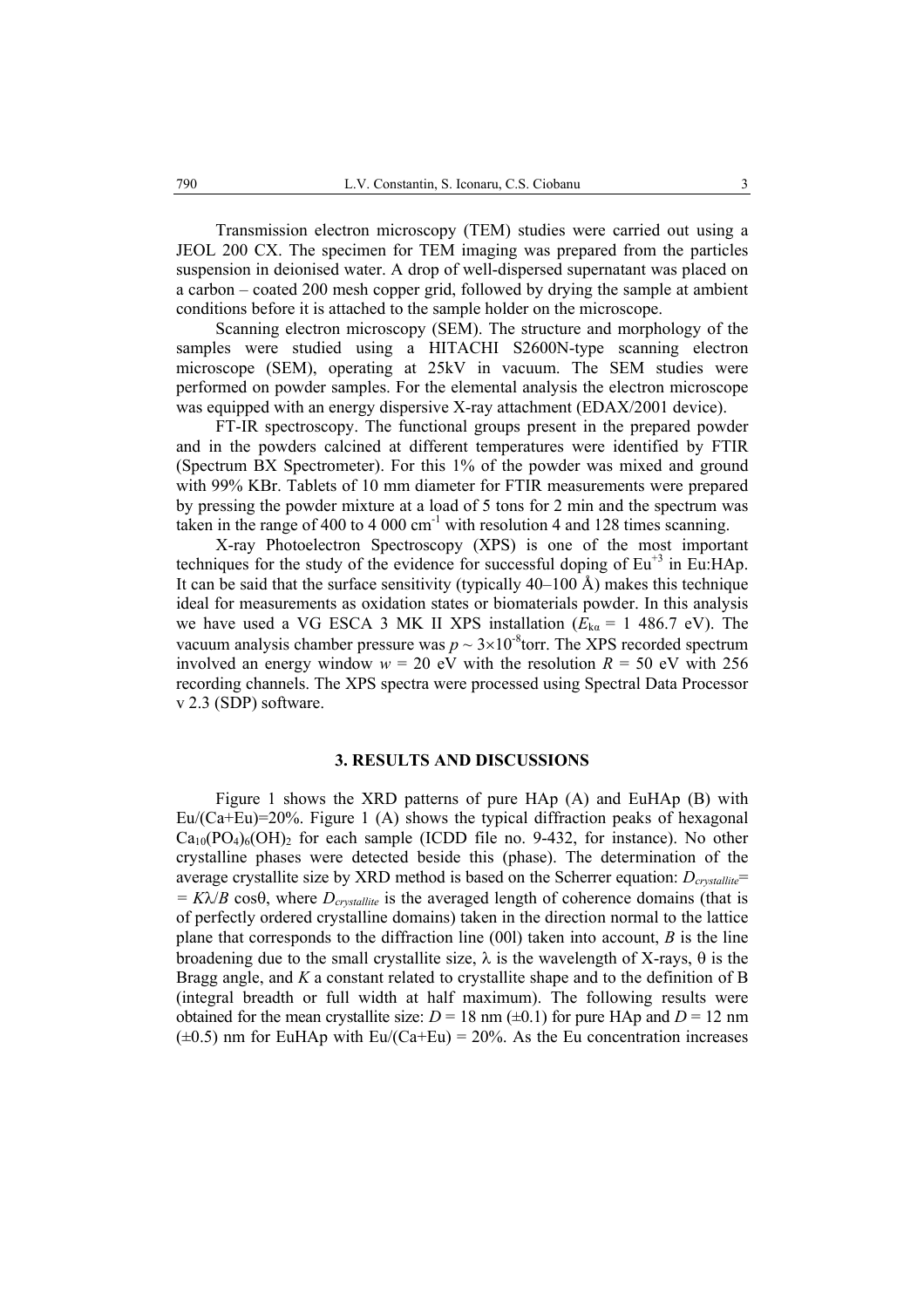to 20% the peaks broaden and the mean crystallite size decrease, suggesting that the doping inhibits the HAp crystal growth and/or causes lattice perturbations (microstrain).



Fig. 1 – The XRD patterns of HAp and Eu:HAp samples synthesized with  $Eu/(Ca+Eu) = 20\%$ (ICDD-PDF no. 9-432).

Figure 2 presents TEM micrograph (left) of the EuHAp nano-cristallytes with low resolution. Figure 2 (right) shows Selected Areas Electron Diffraction (SAED) pattern of the synthesized powder, which confirm its crystallinity. As shown in Fig. 2, the sample EuHAp exhibits an ellipsoidal morphology which is consistent with the SEM results.



Fig. 2 – TEM images and SAD micrograph of the Eu:HAp (Eu/[Ca+Eu]=20%) samples.

The SEM images of EuHAp samples prepared by co-precipitation are displayed in Fig. 3 SEM images provide the direct information about the size and morphology of the prepared samples. It is found that the EuHAp sample consist of relatively uniform ellipsoidal particles. Figure 3 shows the phase maps based on selected region of the sample EuHAp and simultaneous distributions of individual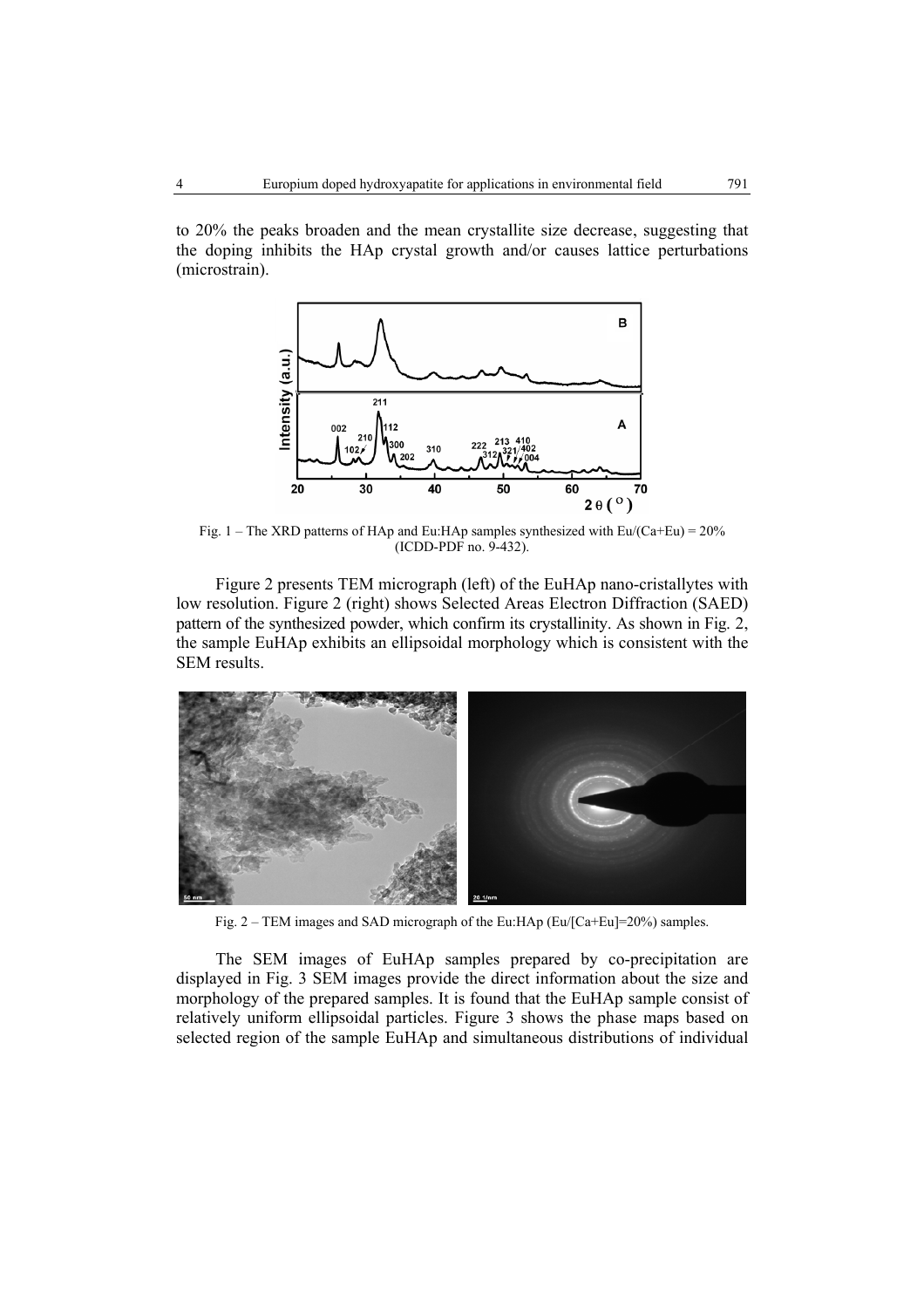elements (Ca, P, Eu). In Fig. 3 the mapping region studied show a uniform of constituent elements, which reveals a homogeneous aspect of the synthesized particles for the sample.



Fig. 3 – The phase maps based on selected region of the sample EuHAp with simultaneous distributions of individual elements (Eu/[Ca+Eu]=20%).

Figure 4 shows the FT-IR results obtained from HAp and EuHAp when the atomic ratio Eu/(Ca+Eu) is equal with 20%. The broad band in the regions 1600- 1700  $cm^{-1}$  and 3200-3600  $cm^{-1}$  corresponds to H-O-H bands of lattice water [22-24]. For both samples the bands characteristics of the phosphate and hydrogen phosphate groups in apatite environment were observed:  $565 \text{ cm}^{-1}$ ,  $632 \text{ cm}^{-1}$ ,  $603$ cm<sup>-1</sup>, 962 cm<sup>-1</sup>, and 1000-1100 cm<sup>-1</sup> for the PO<sub>4</sub><sup>3-</sup> groups [25] and at 875 cm<sup>-1</sup> for the  $HPO<sub>4</sub><sup>2</sup>$  ions. The intensity of vibration peak decreases when the atomic ratio Eu/(Ca+Eu) increases, results those are in good agreement with the XRD analysis.



Fig. 4 – The FT-IR results obtained from HAp and EuHAp when the atomic ratio Eu/(Ca+Eu) is equal with 20%.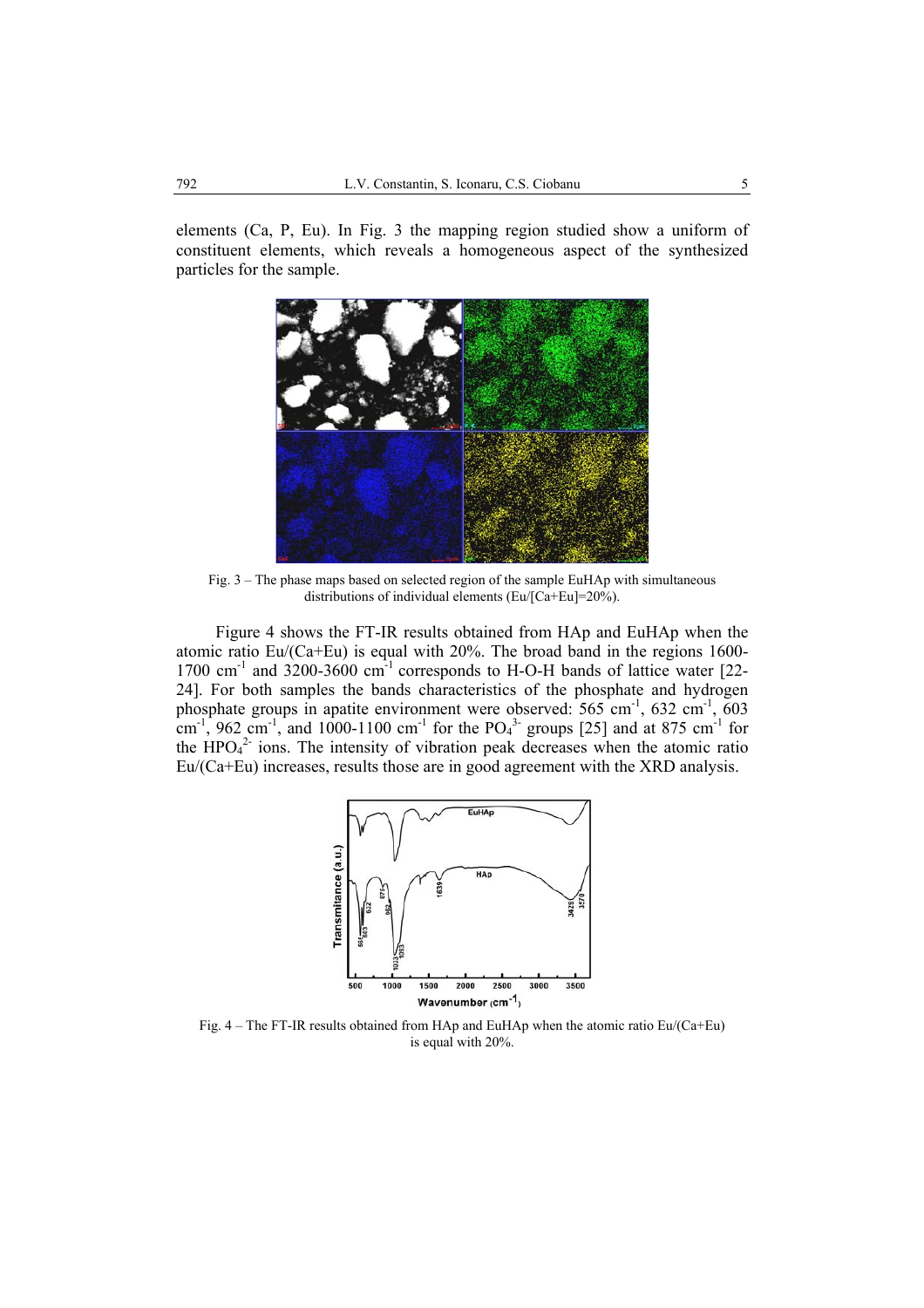XPS technique has been tested as a powerful tool for qualitatively determination of surface composition of one material. The XPS spectrum (Fig. 5) of EuHAp is in the binding energy range of 0–1 200 eV.



Fig.  $5 - XPS$  spectrum of the EuHAp with Eu/[Ca+Eu]=20%.

The survey XPS spectrum of the sample EuHAp is presented in Fig. 5. Gaussian resolving was performed on Eu 3d5/2, Ca 2p3/2, P 2p3/2, O 1s and C1s spectral lines to investigate the distributing of Eu, Ca, P, O, C elements. (Table 1) The value of binding energy reported in Table 1 for Eu 3d5/2 spectral line show the existence of an oxide  $(Eu<sub>2</sub>O<sub>3</sub>)$ .

| Spectral line   | Binding energy (eV) |
|-----------------|---------------------|
| C 1s            | 284.7               |
| O <sub>1s</sub> | 531.0               |
| Ca 2p3/2        | 347.1               |
| P 2p3/2         | 133.8               |
| Eu 3d5/2        | 1135.2              |

*Table 1*  The distribution of Eu, Ca, P, O, C

#### **4. CONCLUSIONS**

The europium-doped HAp were synthesized at 80° C by co-precipitating from a mixture of  $Ca^{2+}$  and  $Eu^{3+}$  ions by phosphate ions in water medium. The preliminary XRD studies have shown that  $Eu<sup>3+</sup>$  has been successfully doped into HAp and no other crystalline phases were detected beside this (hydroxyapatite phase). The as-prepared EuHAp samples conserve regular ellipsoidal morphology